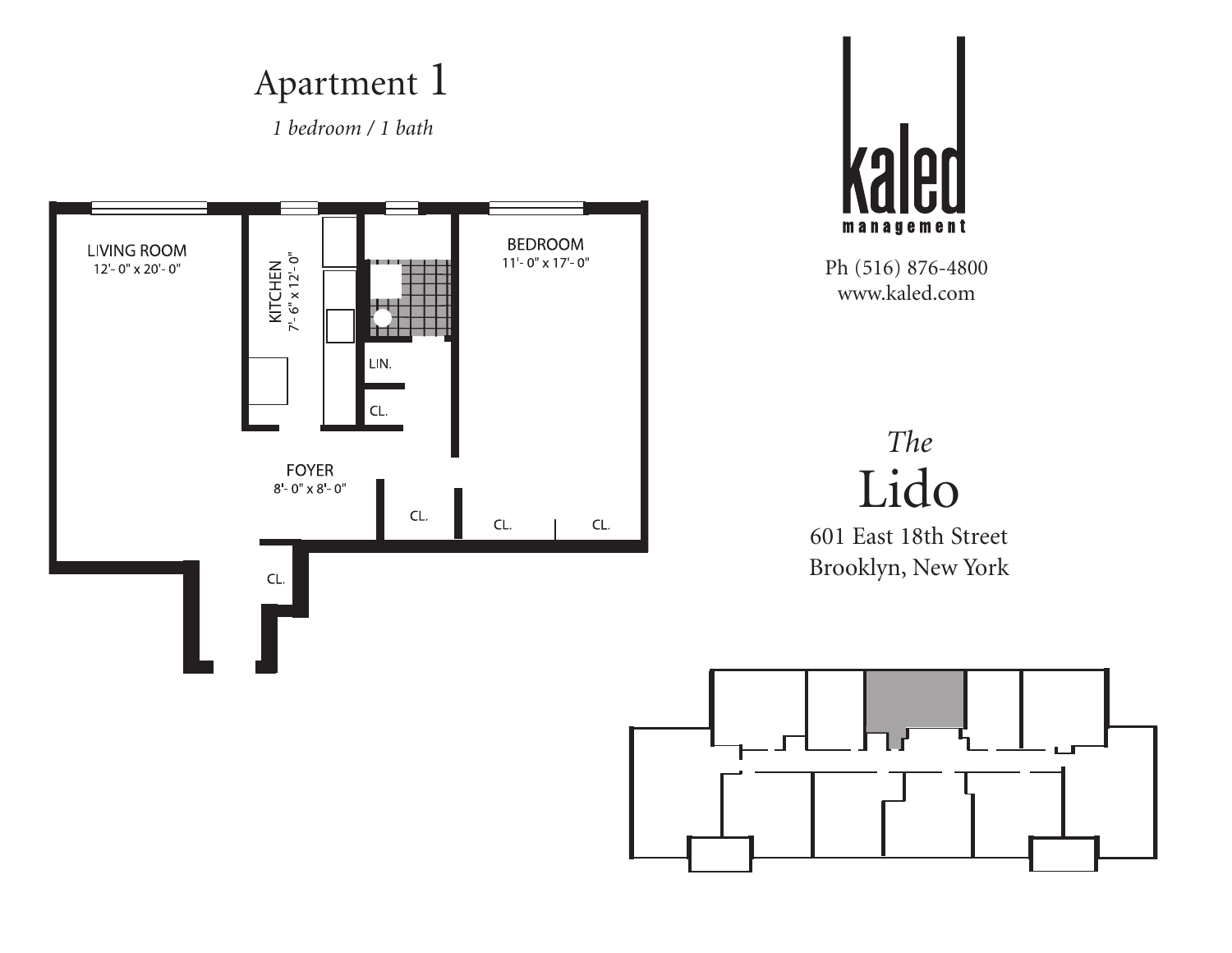



Ph (516) 876-4800 www.kaled.com

#### *The* Lido

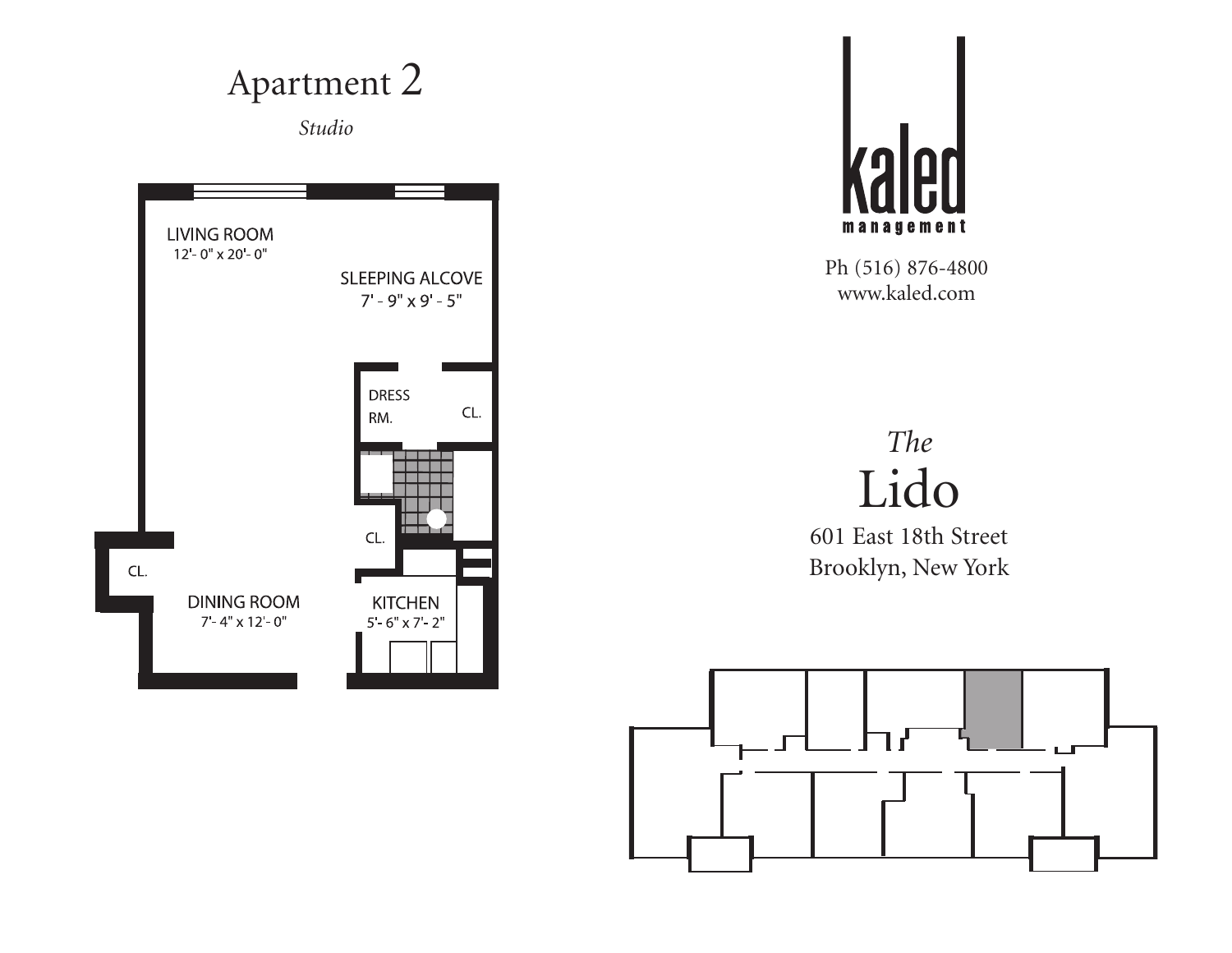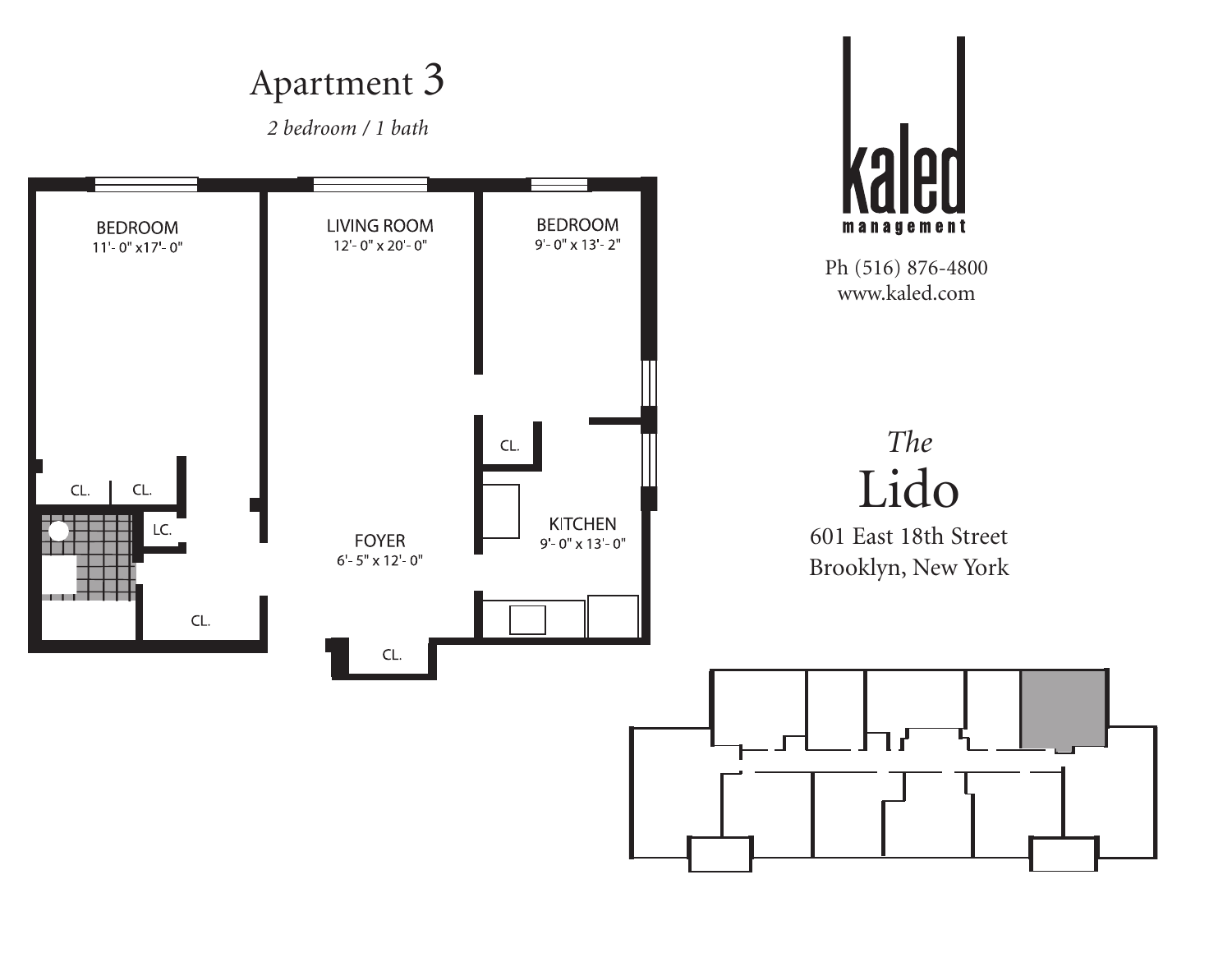*2 bedroom / 2 bath*





Ph (516) 876-4800 www.kaled.com

#### *The* Lido

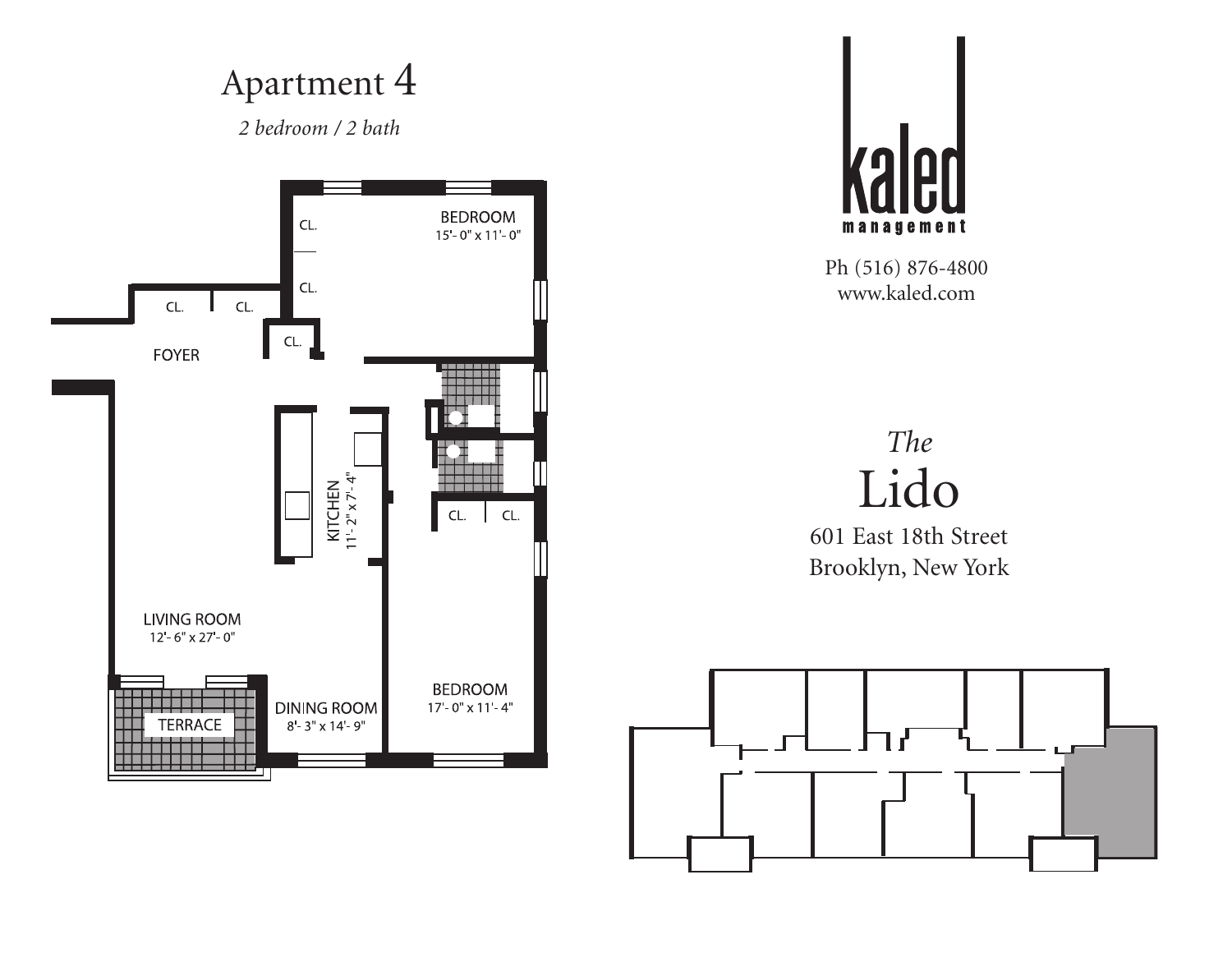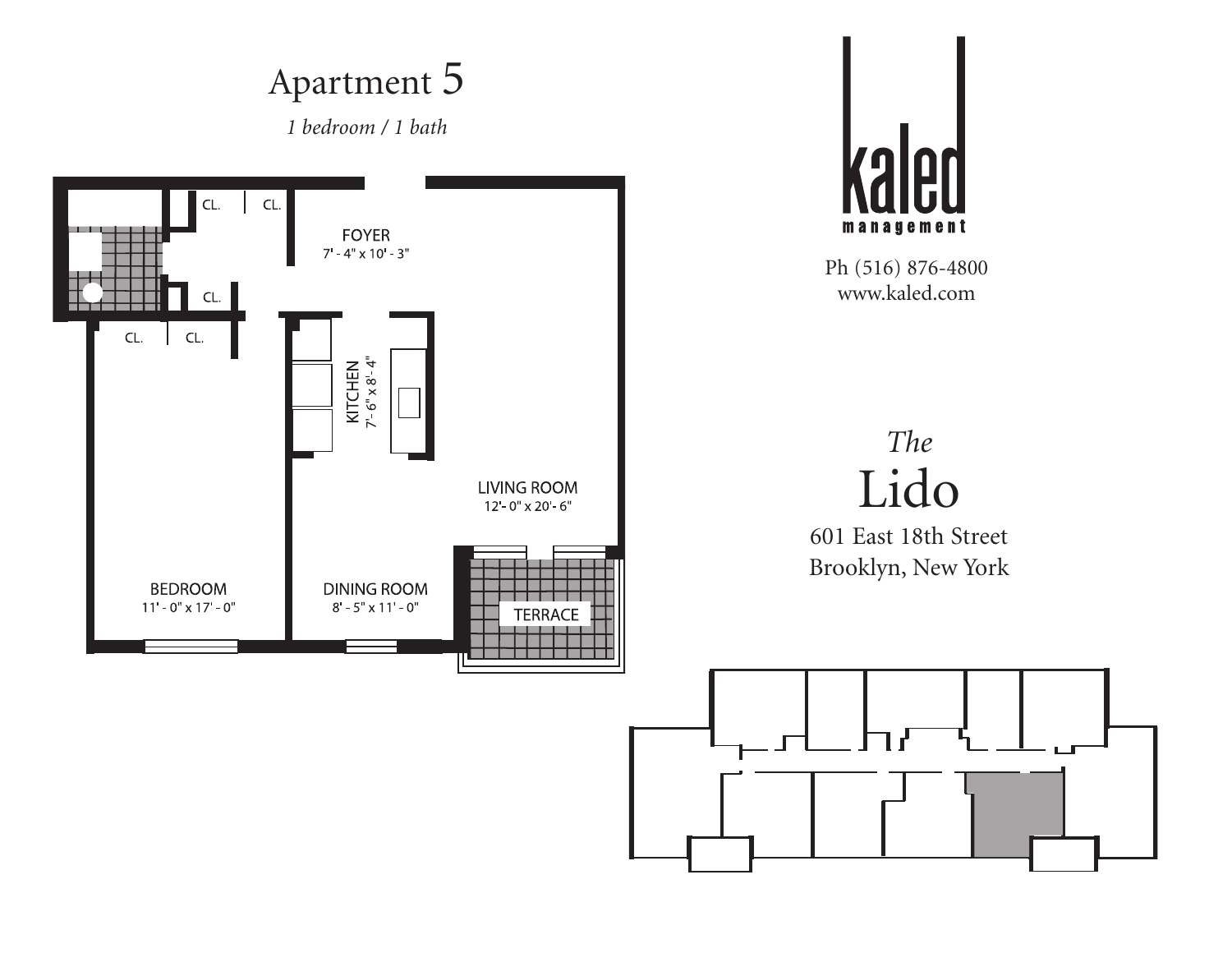

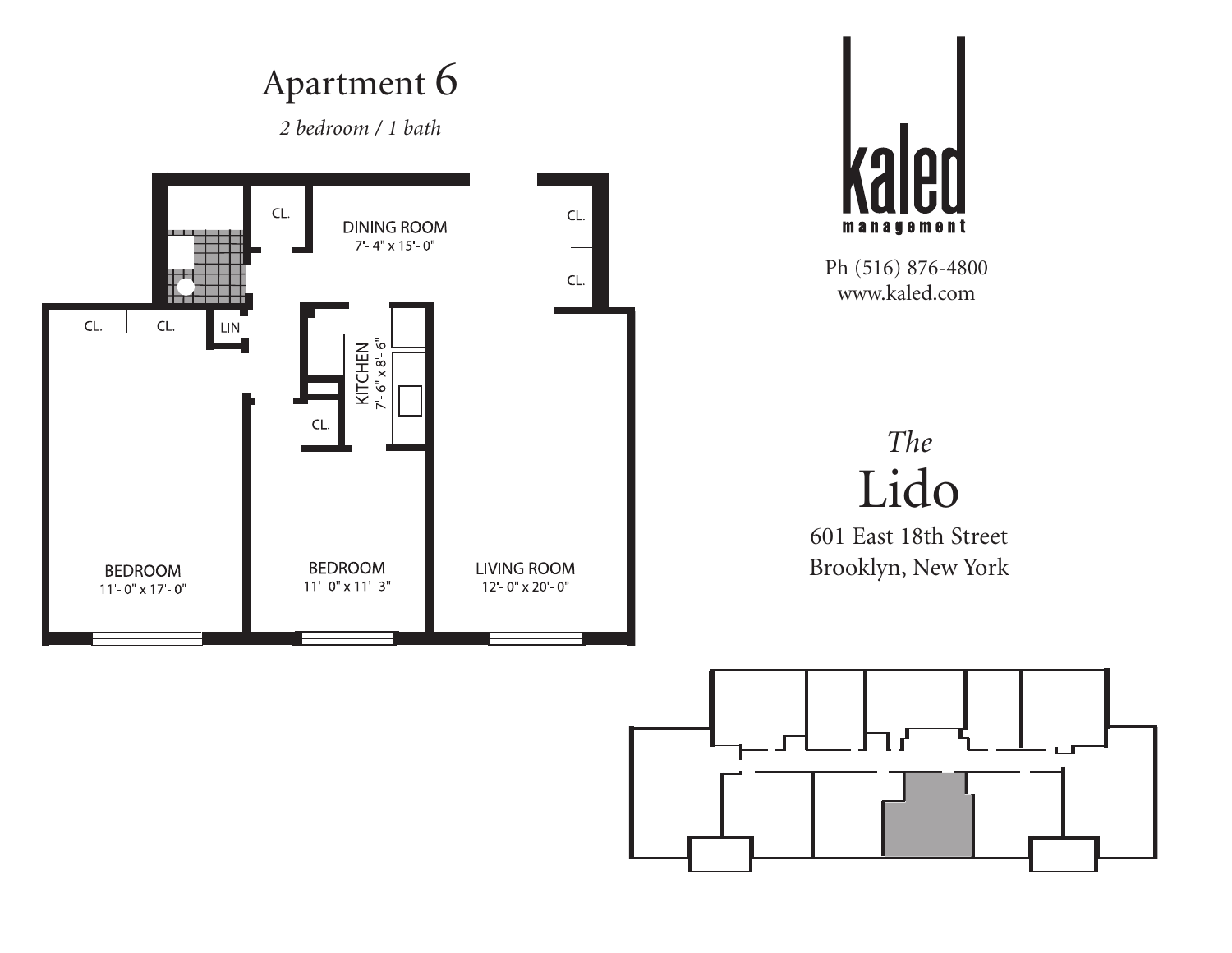*1 bedroom / 1 bath*





Ph (516) 876-4800 www.kaled.com

#### *The* Lido

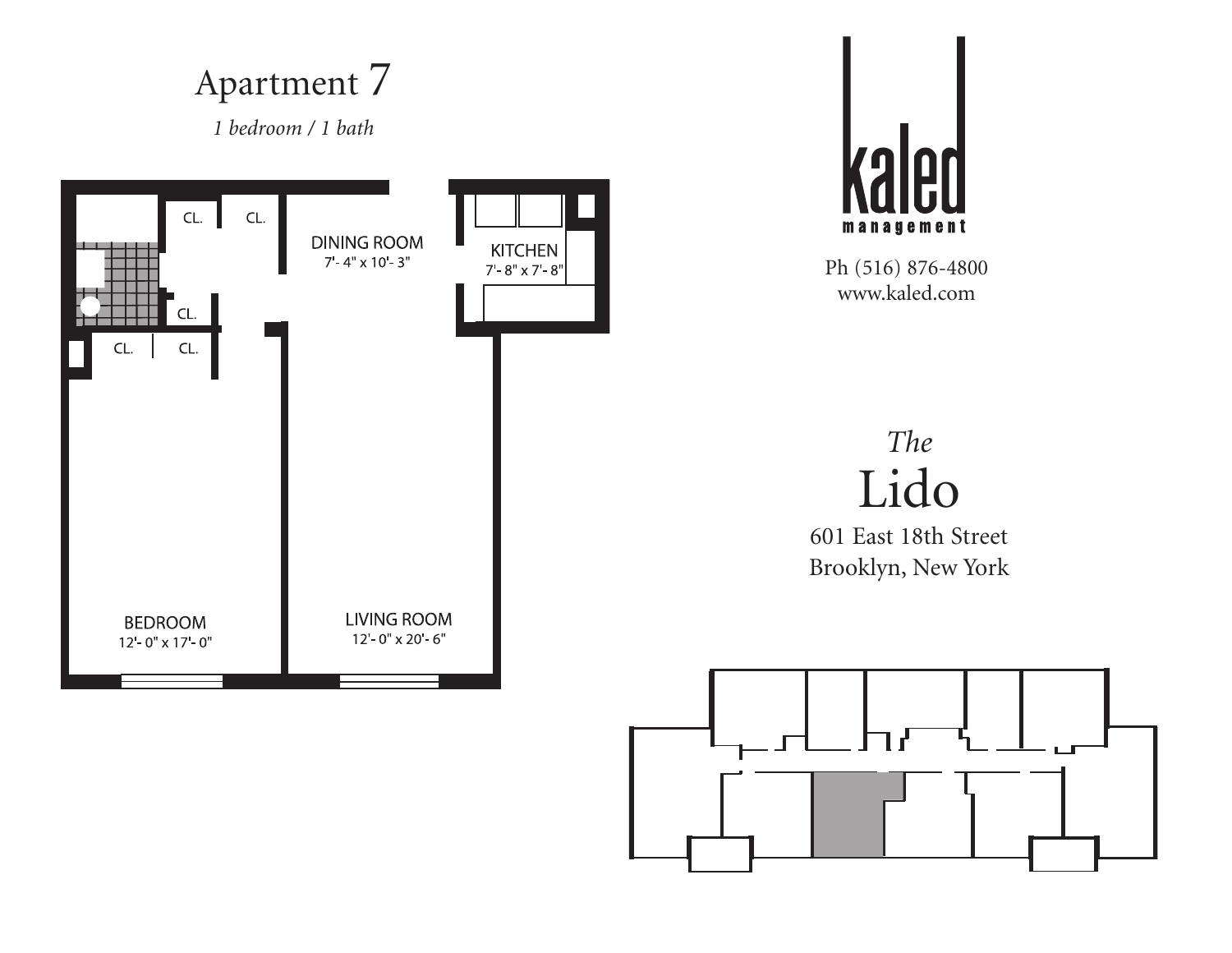*1 bedroom / 1 bath*

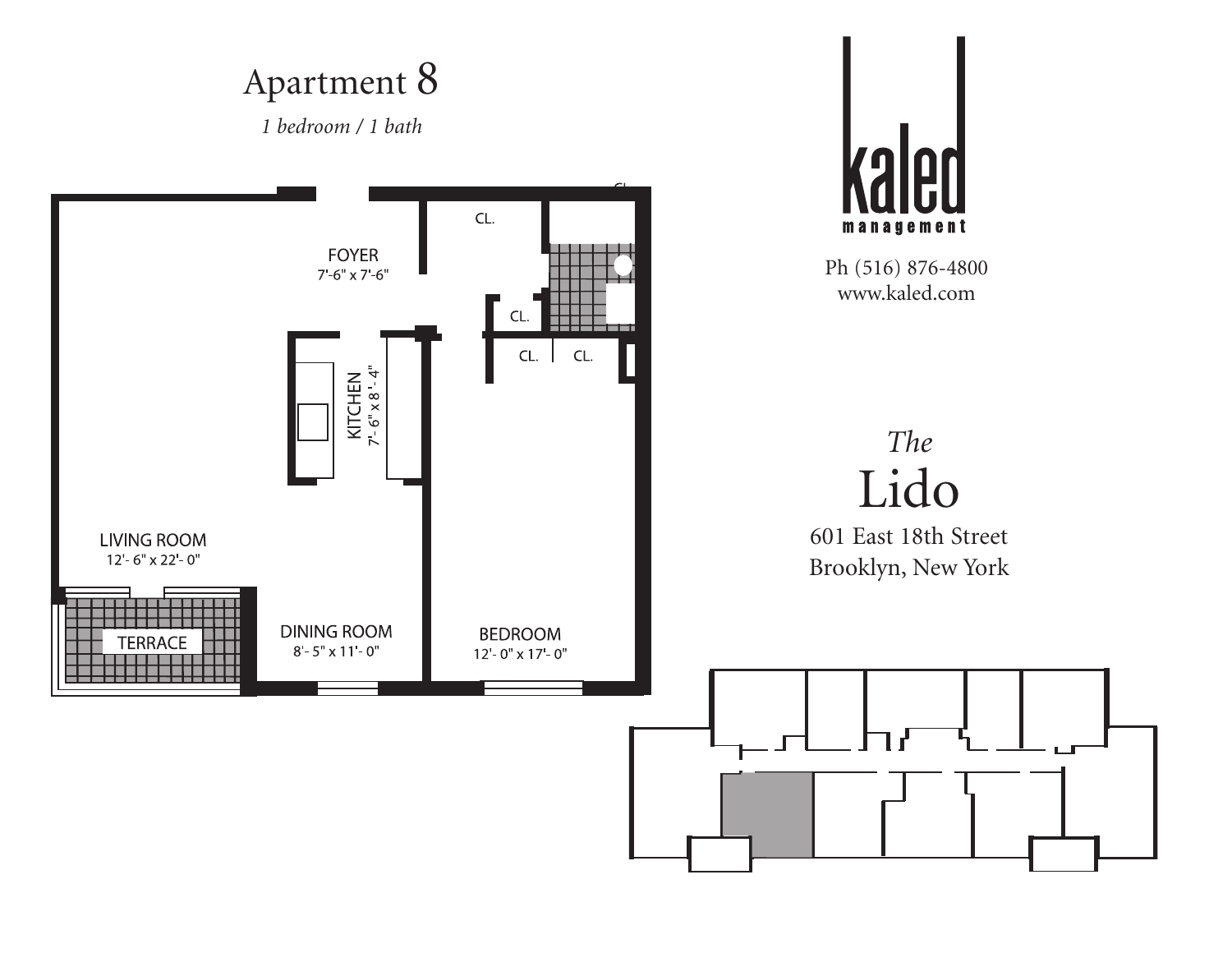*3 bedroom / 2 bath*





Ph (516) 876-4800 www.kaled.com



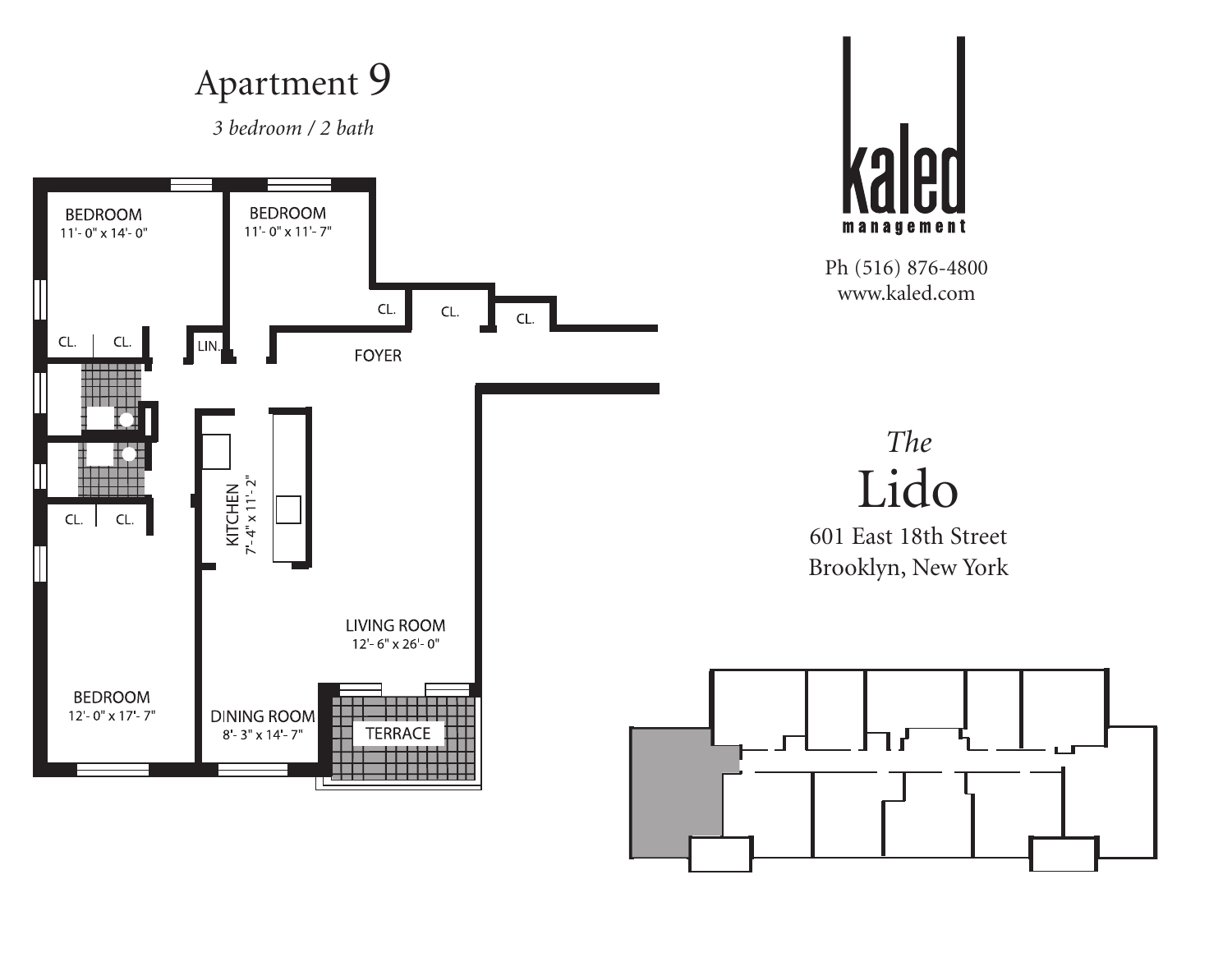